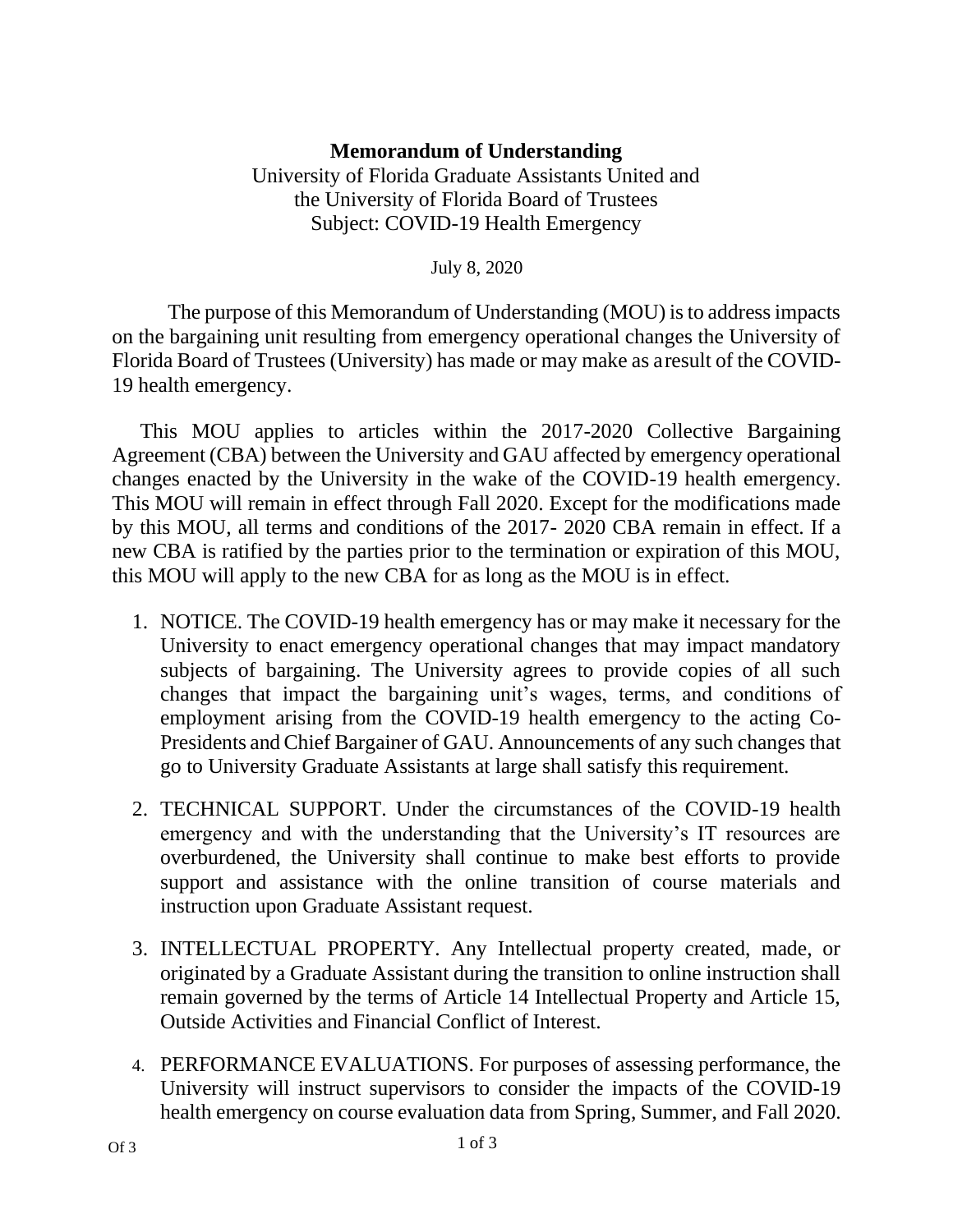Employees shall comply with University mandates for remote instruction or work. Good faith efforts to comply with remote instruction or research work shall not constitute evidence of poor performance nor be used in any other way to reflect negatively on the Employee's job performance or to lead to or support adverse employment action against the Employee.

Travel restriction and the suspension of some types of research may impact a Graduate Assistant's contribution to research activity during the 2019-2020 evaluation period. Any accepted presentations or invitations that were cancelled due to the COVID-19 health emergency during the period governed by the annual evaluation may be included by the Graduate Assistant in materials used to assess performance.

Further, the University will direct supervisors to give weight to any special contributions made to advance teaching, learning, and research during the COVID- 19 health emergency. Although not part of the sources of evaluation outlined in Articles 5 and 6, Graduate Assistants may provide their supervisor with a statement describing adverse impacts of the COVID-19 health emergency on their teaching/research/scholarship/creative activity for academic year 2020-2021 and any individual efforts to maintain department instructional continuity. These statements, or lack of statements, shall not negatively impact the annual evaluation but may be used for positive effect. The University will direct supervisors to review teaching/research/scholarship/creative activity in context of the impact of the COVID-19 health emergency.

- 5. ACADEMIC PROGRESS. Graduate Assistants whose appointments are curtailed, diminished, or terminated for failure to maintain satisfactory student status or make appropriate progress toward the degree, pursuant to Article 4.7(a)(2), shall be reappointed upon a sufficient showing that the purported failure to maintain satisfactory student status or make appropriate progress toward the degree is a *direct* result of:
	- a. A COVID-19 diagnosis that significantly incapacitated the Graduate Assistant, or
	- b. A COVID-19 diagnosis that significantly incapacitated someone who is dependent upon the Graduate Assistant for care or supervision (such as a child or elderly or disabled family member).
- 6. WORK FLEXIBILTY. With regard to hours and work location, the University will continue to be as flexible as operationally permissible within the context of